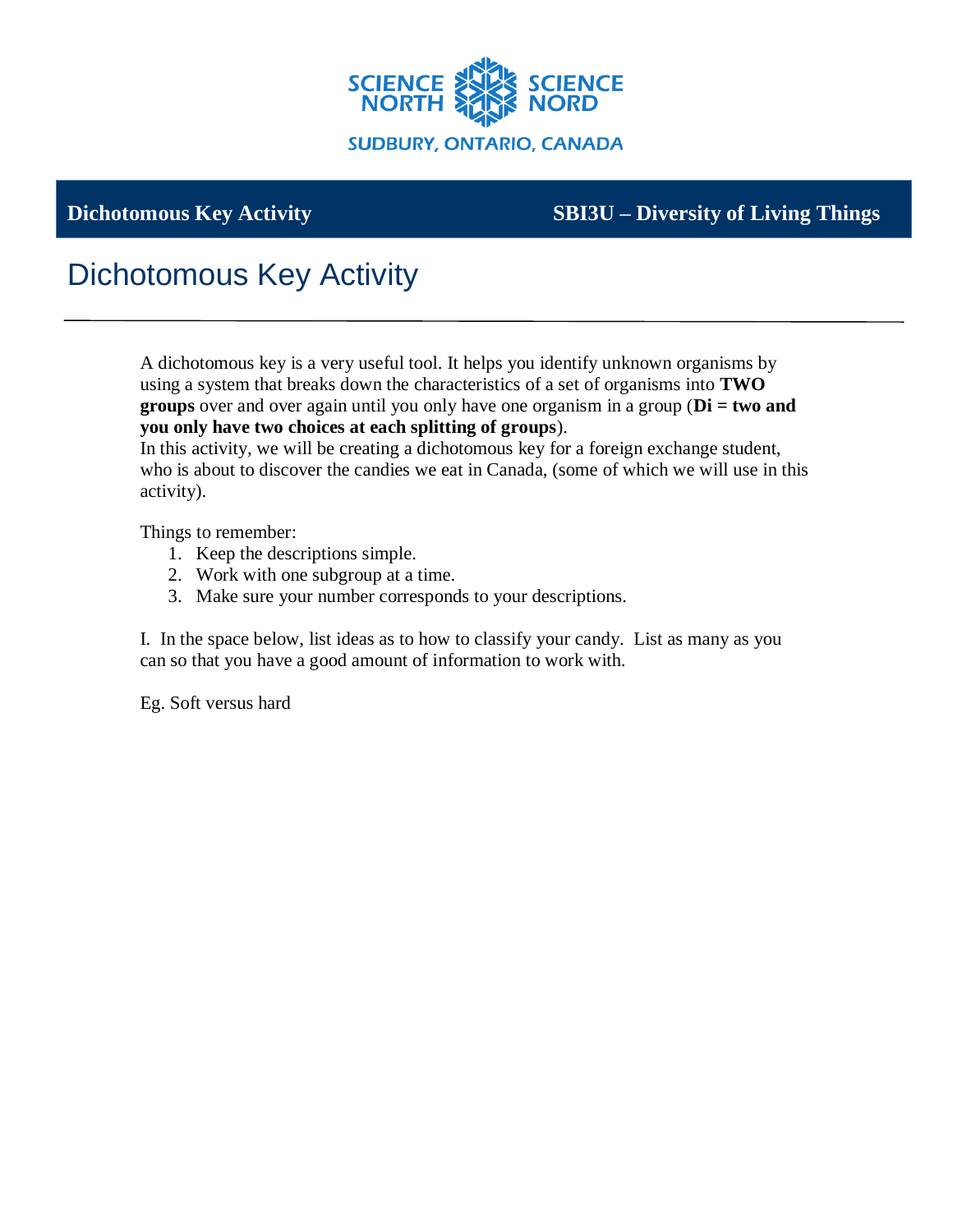II. In the space below, list the name of the candies you have chosen to classify, and give each group a **new and original name**. These new names are the names you will use in your dichotomous key.

| <b>Real Name</b> | <b>New Name</b> |
|------------------|-----------------|
|                  |                 |
|                  |                 |
|                  |                 |
|                  |                 |
|                  |                 |
|                  |                 |
|                  |                 |

- III. Now, as a group, fill in your flow chart in order to create your dichotomous key.
- IV. Once your flowchart has been filled, design your dichotomous key.
- V. Answer the following questions:
	- What is the purpose of a dichotomous key (or any key, for that matter)?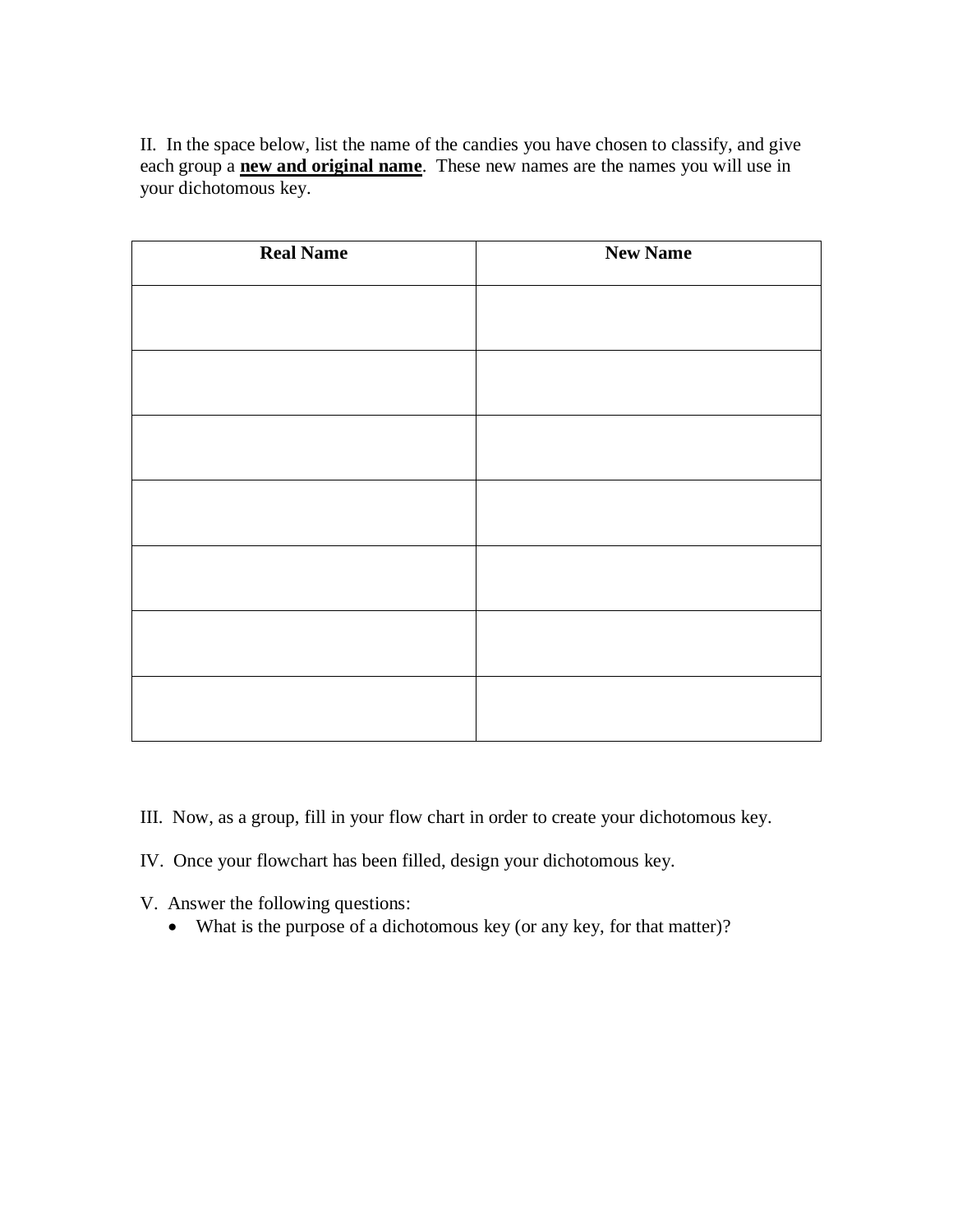• Why is a dichotomous key called a dichotomous key?

• What were some of the features your "specimens" had in common? What were some of the unique characteristics that set your "specimens" apart from the others?

• If the "sour worm" were an actual organism, would the name "sour worm" be a scientific name or a common name? Why?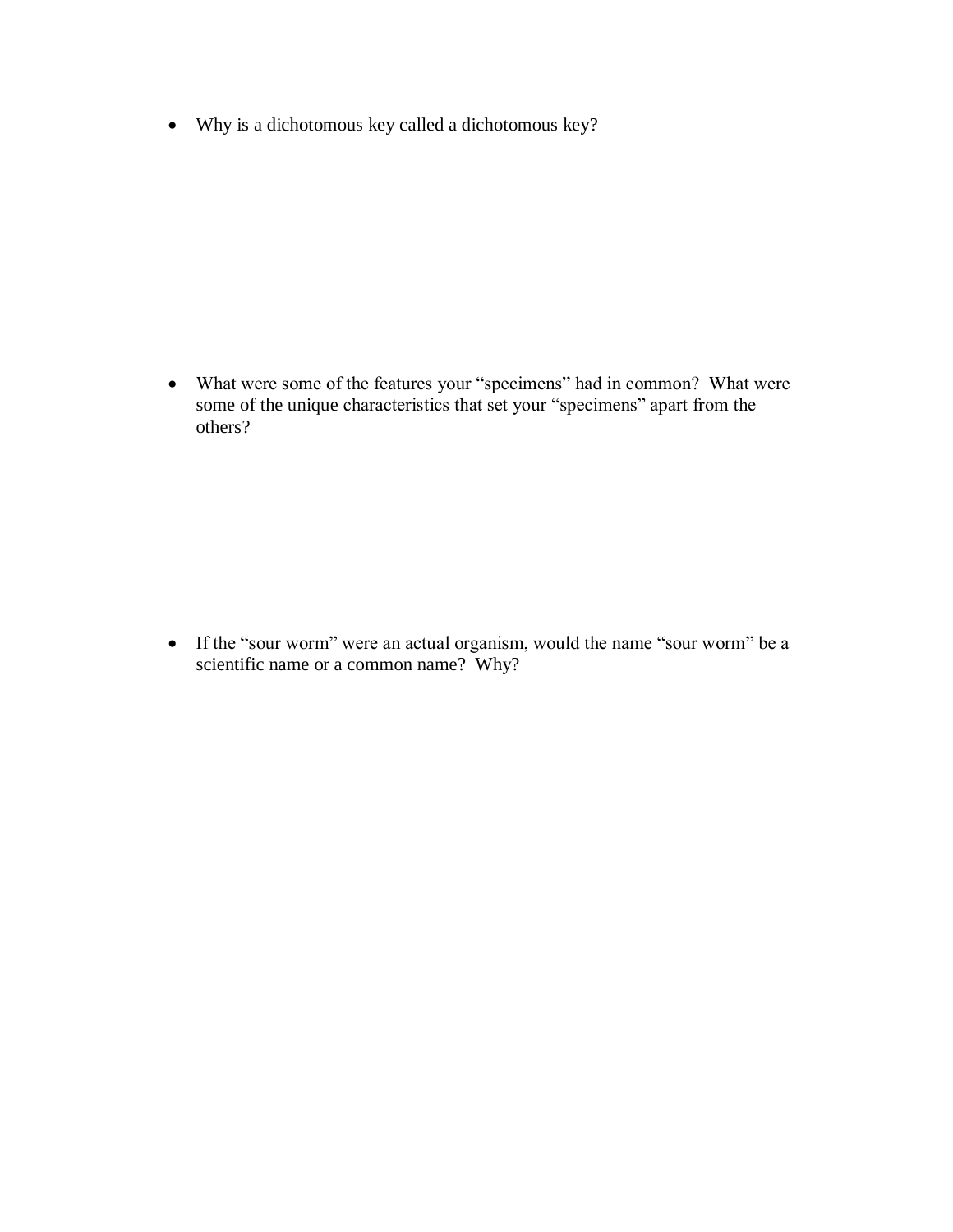## Dichotomous Key

Write the characteristic on the horizontal line<br>A positive (+) symbol indicates that the object has that characteristic<br>A negative (-) symbol indicates that the object being keyed does not have that characteristic

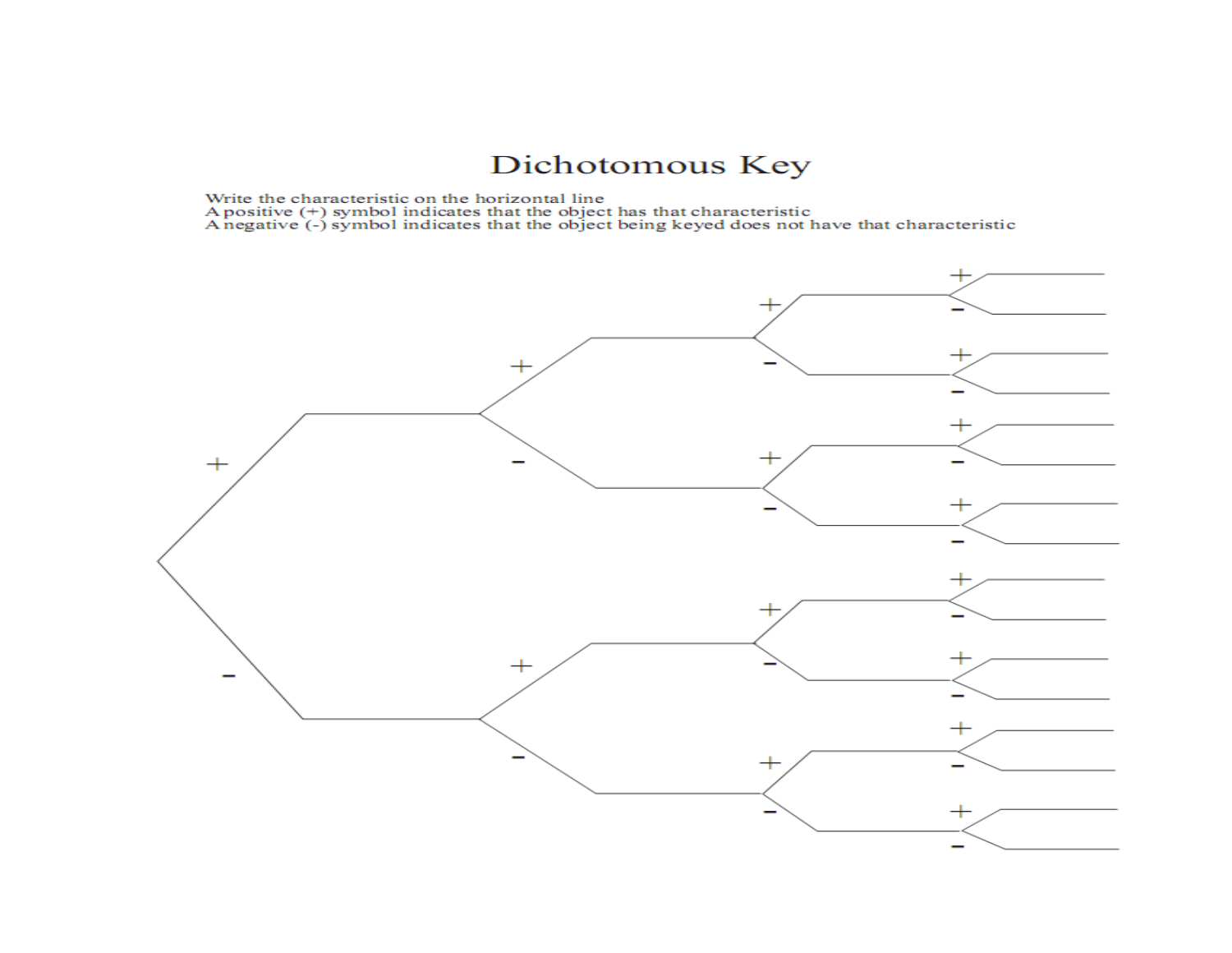Use the information from your flowchart to create your key:

GROUP #

|                 | <b>Steps of Dichotomous Key</b> | Go to $#$ |
|-----------------|---------------------------------|-----------|
| $1 \text{ A}$   |                                 |           |
| $\, {\bf B}$    |                                 |           |
| $2\ \mathbf{A}$ |                                 |           |
| $\, {\bf B}$    |                                 |           |
| $3\ \mathbf{A}$ |                                 |           |
| $\, {\bf B}$    |                                 |           |
| $4\ \mathbf{A}$ |                                 |           |
| $\, {\bf B}$    |                                 |           |
| $5\;A$          |                                 |           |
| $\, {\bf B}$    |                                 |           |
| 6 A             |                                 |           |
| $\, {\bf B}$    |                                 |           |
| $7\ \mathbf{A}$ |                                 |           |
| $\, {\bf B}$    |                                 |           |